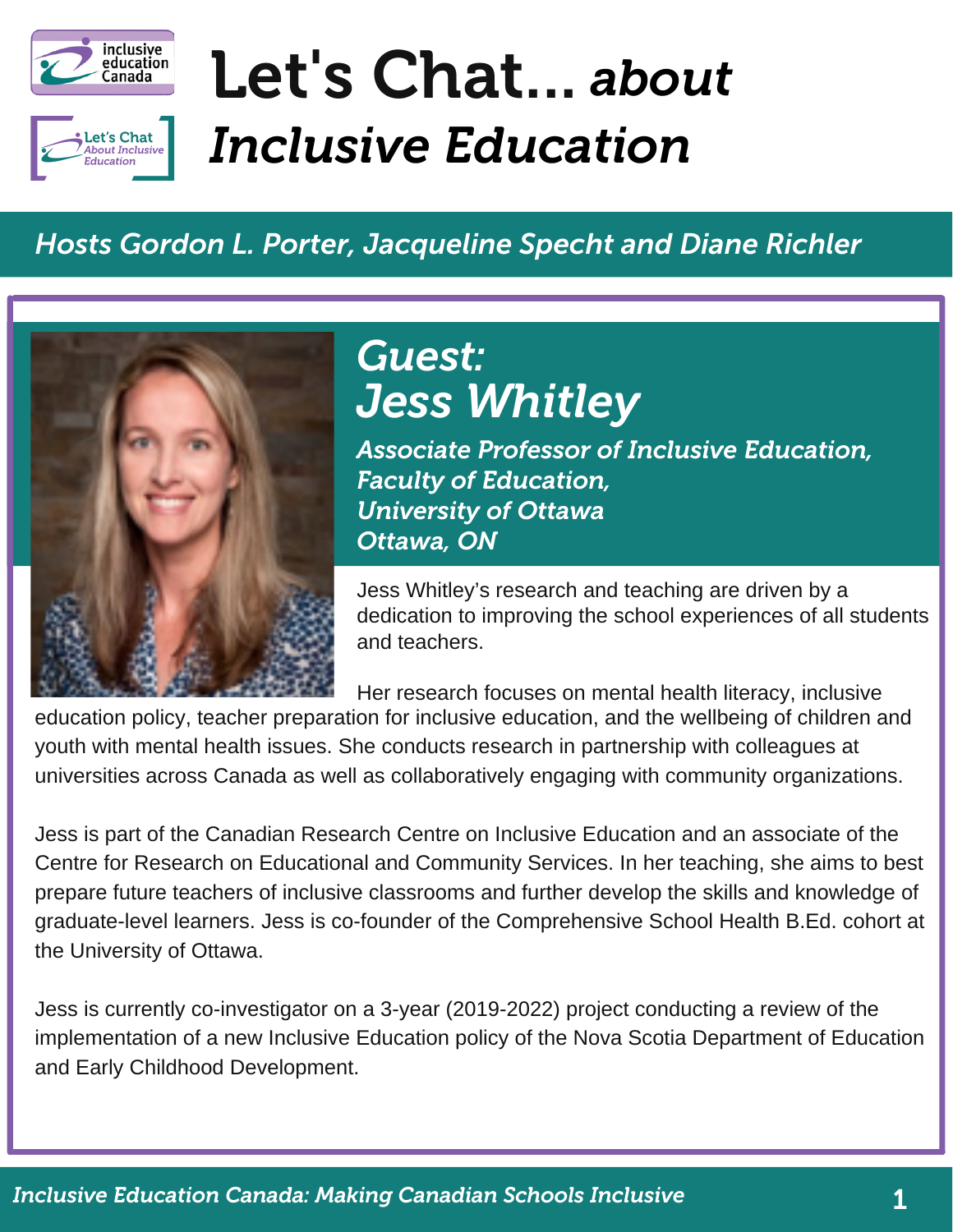### Key Issues in this Chat Session:

- **From Policy to Reality:** Jess discussed the project analyzing the implementation of 1. Nova Scotia's new policy on inclusive education (2019). She noted that this research is evaluating how effectively the policy is being implemented, not the policy itself. She notes that there are always gaps between intentions and how they play out in actual schools and classrooms. In this case, the Department of Education will respond to the evaluation and feedback and consider steps to improve implementation.
- **Professional Learning:** Jess noted the importance of engaging teachers and principals 2. with cohesive and well-planned professional development in both knowledge and skills. Jess has found that this is essential for teachers to understand how the different facets of inclusion come together to ensure success in the classroom.
- **The Challenge of Scaling Up Change:** Jess stated that scaling up the implementation 3. of new policies, like the inclusion policy in Nova Scotia, is a significant challenge often failed. In Ontario, for example, the over-arching policy on inclusion concedes diverse interpretations and approaches which has resulted in many different approaches in schools and district school boards. As a result, it would be very difficult to scale-up an inclusive policy in that province.
- **Change Takes Time:** Policy changes require both time and continuous effort to ensure 4. effective implementation. Jess discusses the Ontario policy, "Learning for All", which was initiated in 2013, but remains incomplete in terms of the recommendations that have been implemented and are not fully realized in schools to date.
- **Issues in Virtual Learning:** Student success with virtual learning is a major issue in 5. Canadian schools. Outcomes vary widely depending on the profile of the student. The effect on students who experience barriers to learning has been a particular challenge. She has found that training students and their families on how to navigate online learning platforms greatly improves virtual learning outcomes.

#### Potential Discussion Questions (before viewing):

- 1. Do you think inclusion can be incorporated within the virtual learning context? Why or why not? If yes, then how so?
- 2. How long do you think it might take to implement a new inclusive policy in a school that has no prior experience with it?